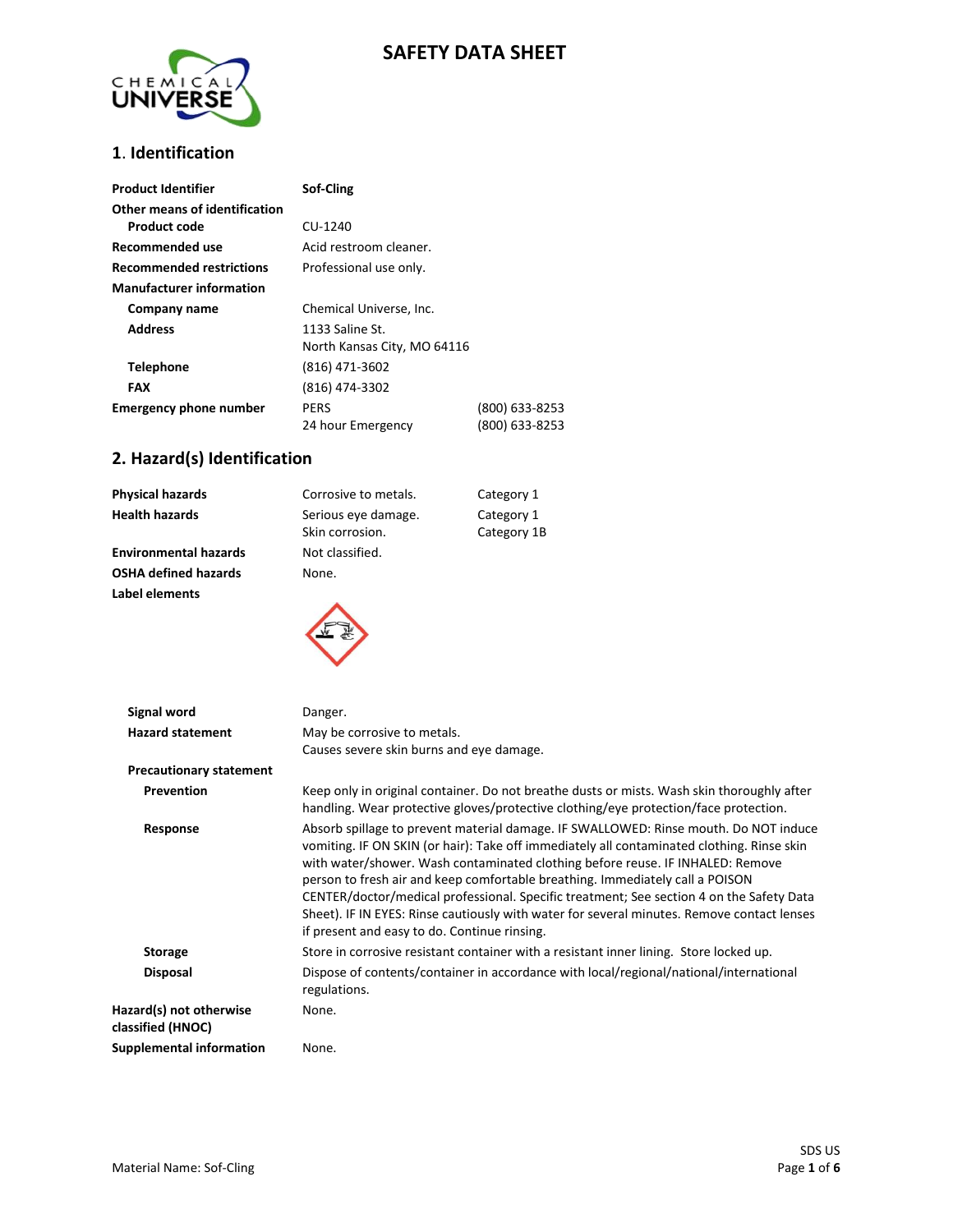## **3. Composition/information on ingredients**

| <b>Mixtures</b>                          |                   |           |  |
|------------------------------------------|-------------------|-----------|--|
| <b>Chemical name</b>                     | <b>CAS number</b> | %         |  |
| <b>Phosphoric Acid</b>                   | 7664-38-2         | $10 - 15$ |  |
| Other components below reportable levels |                   | 80-100    |  |

### **4. First-aid measures**

| <b>Inhalation</b>                                                            | Move to fresh air. Call a physician if symptoms develop or persist.                                                                                                                    |
|------------------------------------------------------------------------------|----------------------------------------------------------------------------------------------------------------------------------------------------------------------------------------|
| <b>Skin contact</b>                                                          | Remove contaminated clothing immediately and wash skin with soap and water. In case of<br>eczema or other skin disorders: Seek medical attention and take along these instructions.    |
| Eye contact                                                                  | Rinse with water for at least 15 minutes. Remove contact lenses if present and easy to do so.<br>Immediately call a physician or transport to hospital.                                |
| Ingestion                                                                    | Rinse mouth. Get medical attention immediately. Do not induce vomiting.                                                                                                                |
| Most important<br>symptoms/effects, acute and<br>delayed                     | Can cause serious eye damage. Can cause burning sensation in affected areas. Shortness of<br>breath, respiratory tract irritation or damage.                                           |
| Indication of immediate<br>medical attention and special<br>treatment needed | Provide general support measures and treat symptomatically. Keep victim under observation.<br>Symptoms may be delayed.                                                                 |
| <b>General information</b>                                                   | Ensure that medical personnel are aware of the material(s) involved, and take precautions to<br>protect themselves. Wash contaminated clothing before reuse. Use with extreme caution. |

### **5. Fire-fighting measures**

| Suitable extinguishing media                                        | Water fog. Foam. Dry chemical powder. Carbon dioxide $(CO2)$ .                                                                            |
|---------------------------------------------------------------------|-------------------------------------------------------------------------------------------------------------------------------------------|
| Unsuitable extinguishing<br>media                                   | Do not use water jet as an extinguisher, as this will spread the fire.                                                                    |
| Specific hazards arising from<br>the chemical                       | During fire, gases hazardous to health may be formed.                                                                                     |
| Special protective equipment<br>and precautions for<br>firefighters | Self-contained breathing apparatus and full protecting clothing must be worn in case of fire.                                             |
| <b>Fire-fighting</b><br>equipment/instructions                      | Move containers from fire area if you can do so without risk.                                                                             |
| <b>Specific methods</b><br><b>General fire hazards</b>              | Use standard firefighting procedures and consider the hazards of other involved materials.<br>No unusual fire or explosion hazards noted. |
|                                                                     |                                                                                                                                           |

### **6. Accidental release measures**

| Personal precautions,<br>protective equipment and<br>emergency procedures | Keep unnecessary personnel away. Keep people away from and upwind of spill/leak. Keep out<br>of low areas. Wear appropriate protective equipment and clothing during clean-up. Avoid<br>inhalation of vapors or mists. Do not touch damaged containers or spilled materials unless<br>wearing appropriate protective clothing. Ensure adequate ventilation. Local authorities should<br>be advised if significant spillages cannot be contained. For personal protection, see section 8<br>of the SDS. |
|---------------------------------------------------------------------------|--------------------------------------------------------------------------------------------------------------------------------------------------------------------------------------------------------------------------------------------------------------------------------------------------------------------------------------------------------------------------------------------------------------------------------------------------------------------------------------------------------|
| <b>Methods and materials for</b><br>containment and cleaning up           | This product is miscible in water.                                                                                                                                                                                                                                                                                                                                                                                                                                                                     |
|                                                                           | Large spills: Stop the flow of material, if this is without risk. Dike the spilled material, where<br>this is possible. Cover with plastic sheet to prevent spreading. Absorb in vermiculite, dry sand<br>or earth and place into containers. Prevent entry into waterways, sewer, basements or<br>confined areas. Following product recovery, flush area with water.                                                                                                                                  |
|                                                                           | Small spills: Wipe up with absorbent material (e.g. cloth, fleece). Clean surface thoroughly to                                                                                                                                                                                                                                                                                                                                                                                                        |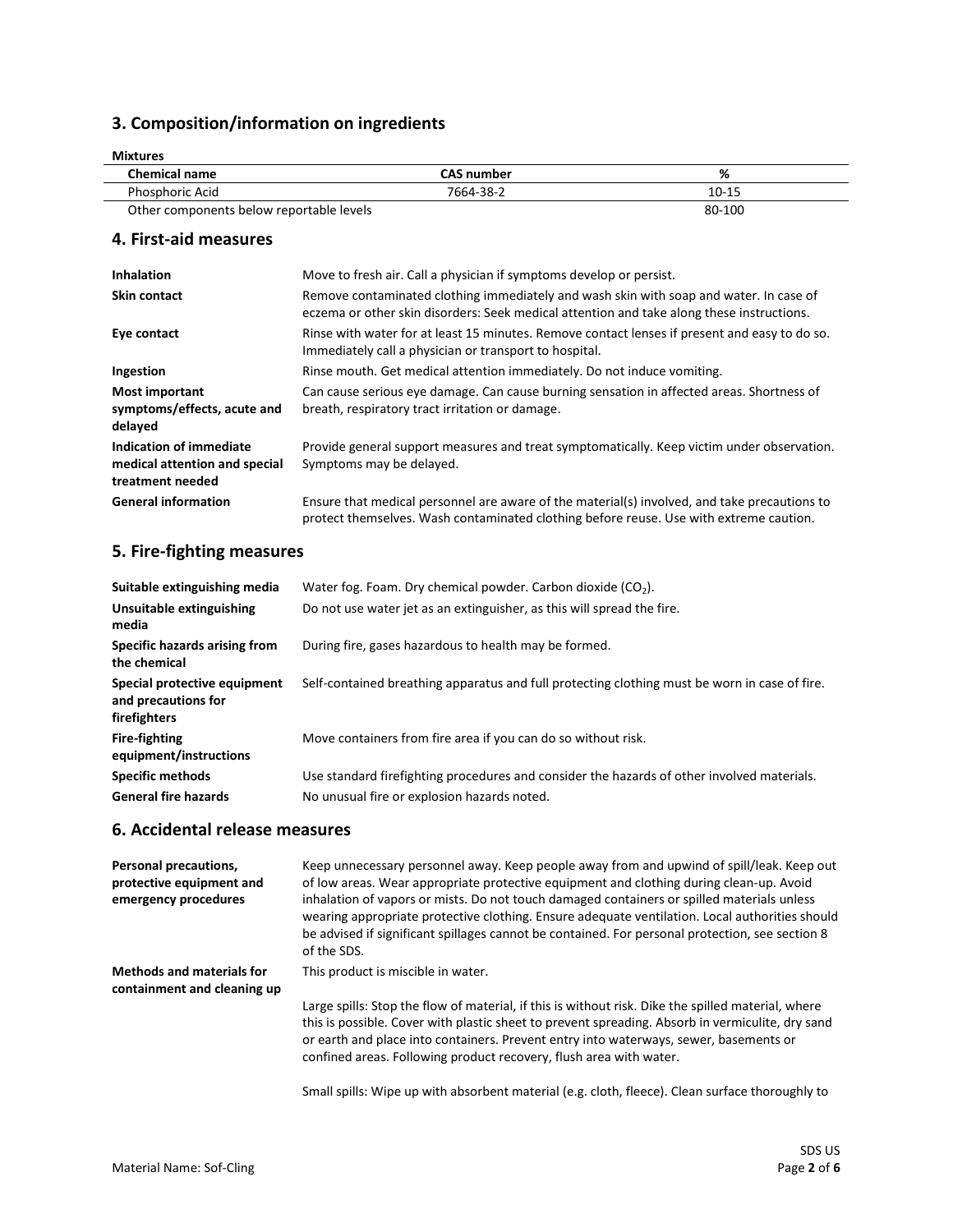remove residual contamination.

| Never return spills to original container for re-use. For waste disposal, see section 13 of the |  |  |  |
|-------------------------------------------------------------------------------------------------|--|--|--|
| SDS.                                                                                            |  |  |  |

**Environmental precautions** Avoid discharge into areas not consistent with package labeling.

## **7. Handling and storage**

| <b>Precautions for safe handling</b>          | Avoid breathing mist or vapor. Avoid contact with eyes, skin, and clothing. Avoid prolonged<br>exposure. Provide adequate ventilation. Wear appropriate personal protective equipment.<br>Observe good industrial hygiene practices. |
|-----------------------------------------------|--------------------------------------------------------------------------------------------------------------------------------------------------------------------------------------------------------------------------------------|
| Conditions for safe storage,<br>including any | Store in original tightly closed container. Store away from incompatible materials (see section<br>10 of the SDS).                                                                                                                   |
| incompatibilities                             |                                                                                                                                                                                                                                      |

## **8. Exposure controls/personal protection**

| <b>Occupational exposure limits</b>        |                                                                                                                                                                                                                                                                                                                                                                                                                                    |            |  |
|--------------------------------------------|------------------------------------------------------------------------------------------------------------------------------------------------------------------------------------------------------------------------------------------------------------------------------------------------------------------------------------------------------------------------------------------------------------------------------------|------------|--|
|                                            | US OSHA Table Z-1 Limits for Air Contaminants (29 CFR 1910.1000)                                                                                                                                                                                                                                                                                                                                                                   |            |  |
| <b>Components</b>                          | <b>Type</b>                                                                                                                                                                                                                                                                                                                                                                                                                        | Value      |  |
| Phosphoric Acid                            | PEL                                                                                                                                                                                                                                                                                                                                                                                                                                | 1 mg/m $3$ |  |
| <b>US ACGIH Threshold Limit Values</b>     |                                                                                                                                                                                                                                                                                                                                                                                                                                    |            |  |
| <b>Components</b>                          | <b>Type</b>                                                                                                                                                                                                                                                                                                                                                                                                                        | Value      |  |
| Phosphoric Acid                            | <b>STEL</b>                                                                                                                                                                                                                                                                                                                                                                                                                        | 3 mg/m $3$ |  |
| <b>Biological limit values</b>             | No information.                                                                                                                                                                                                                                                                                                                                                                                                                    |            |  |
| <b>Appropriate engineering</b><br>controls | Good general ventilation (typically 10 air changes per hour) should be used. Ventilation rates<br>should be matched to conditions. If applicable, use process enclosures, local exhaust<br>ventilation, or other engineering controls to maintain airborne levels to an acceptable level. It<br>is recommended that users of this product perform a risk assessment to determine the<br>appropriate personal protective equipment. |            |  |
|                                            | Individual protection measures, such as personal protective equipment                                                                                                                                                                                                                                                                                                                                                              |            |  |
| <b>Eye/face protection</b>                 | Avoid contact with eyes. Wear safety glasses with side shields (or goggles).                                                                                                                                                                                                                                                                                                                                                       |            |  |
| Skin protection                            |                                                                                                                                                                                                                                                                                                                                                                                                                                    |            |  |
| <b>Hand protection</b>                     | Wear appropriate chemical resistant gloves.                                                                                                                                                                                                                                                                                                                                                                                        |            |  |
| Other                                      | Wear appropriate chemical resistant clothing. Use of an impervious apron is recommended.                                                                                                                                                                                                                                                                                                                                           |            |  |
| <b>Respiratory protection</b>              | In case of insufficient ventilation, wear suitable respiratory equipment.                                                                                                                                                                                                                                                                                                                                                          |            |  |
| <b>Thermal hazards</b>                     | Wear appropriate thermal protective clothing, when necessary.                                                                                                                                                                                                                                                                                                                                                                      |            |  |
| <b>General hygiene</b><br>considerations   | When using do not smoke or use chewing tobacco. Always observe good personal hygiene<br>measures, such as washing after handling the material and before eating, drinking, and/or<br>smoking. Routinely wash work clothing and protective equipment to remove contaminants.<br>Contaminated work clothing should not be allowed out of the workplace.                                                                              |            |  |

### **9. Physical and chemical properties**

| Appearance            |                 |
|-----------------------|-----------------|
| <b>Physical State</b> | Viscous liguid. |
| Color                 | Pink.           |
| Odor                  | Cherry.         |
| Odor threshold        | Not available.  |
| рH                    | በ-1             |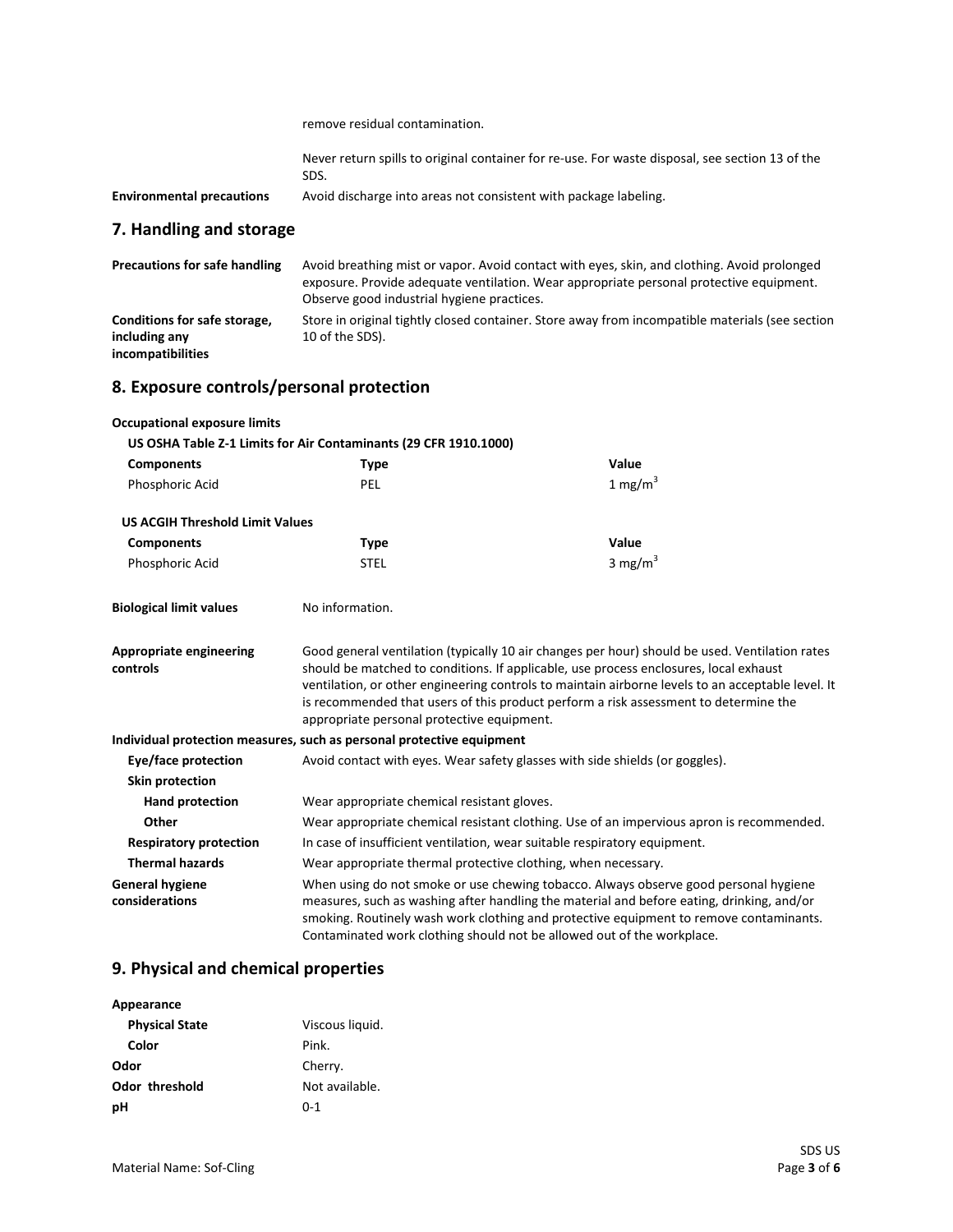| Melting/freezing point                            | 14°F (-10°C) estimated. |
|---------------------------------------------------|-------------------------|
| Initial boiling point and<br>boiling range        | >212°F (>100°C)         |
| Flash point                                       | Not applicable.         |
| <b>Evaporation rate</b>                           | Not available.          |
| <b>Flammability</b>                               | Not available.          |
| <b>Flammability Limits</b>                        |                         |
| Upper                                             | Not available.          |
| Lower                                             | Not available.          |
| Vapor pressure                                    | Not available.          |
| Vapor density                                     | Not available.          |
| Specific gravity (water=1)                        | 1.08                    |
| Solubility in water                               | Soluble.                |
| <b>Partition coefficient</b><br>(n-octanol/water) | Not available.          |
| <b>Auto-ignition temperature</b>                  | Not available.          |
| Decomposition temperature                         | Not available.          |
| Viscosity                                         | Not available.          |
|                                                   |                         |

# **10. Stability and reactivity**

| Reactivity                                   | This product is stable and non-reactive under normal conditions of use.   |
|----------------------------------------------|---------------------------------------------------------------------------|
| <b>Chemical stability</b>                    | Material is stable under normal conditions. Store in a cool dark place.   |
| <b>Possibility of hazardous</b><br>reactions | Hazardous polymerization does not occur.                                  |
| <b>Conditions to avoid</b>                   | Avoid storage in elevated temperatures.                                   |
| Incompatible materials                       | Bases, amines, metals. DO NOT MIX WITH BLEACH.                            |
| <b>Hazardous decomposition</b><br>products   | No hazardous decomposition products occur. In case of fire see section 5. |

# **11. Toxicological information**

| Information on likely routes<br>of exposure                                        |                                                                 |
|------------------------------------------------------------------------------------|-----------------------------------------------------------------|
| Ingestion                                                                          | Do not ingest. May be harmful if swallowed.                     |
| <b>Inhalation</b>                                                                  | Do not inhale. May cause damage to the upper respiratory tract. |
| Skin contact                                                                       | Can cause severe skin burns.                                    |
| Eye contact                                                                        | Can cause serious eye damage.                                   |
| Symptoms related to the<br>physical, chemical and<br>toxicological characteristics | Burning sensation, coughing, wheezing, shortness of breath.     |
| <b>Acute toxicity</b>                                                              | May be harmful if swallowed.                                    |

| Product                 | <b>Route and Species</b> | $LD_{50}$             |
|-------------------------|--------------------------|-----------------------|
| Sof-Cling (CAS mixture) |                          |                       |
| Acute                   | <i>Oral</i> . rat        | 9,200 mg/kg estimated |

\*Estimates for product may be based on additional component data not shown

| <b>Skin corrosion/irritation</b> | Causes severe skin burns.  |
|----------------------------------|----------------------------|
| Serious eye damage/              | Causes serious eye damage. |
| irritation                       |                            |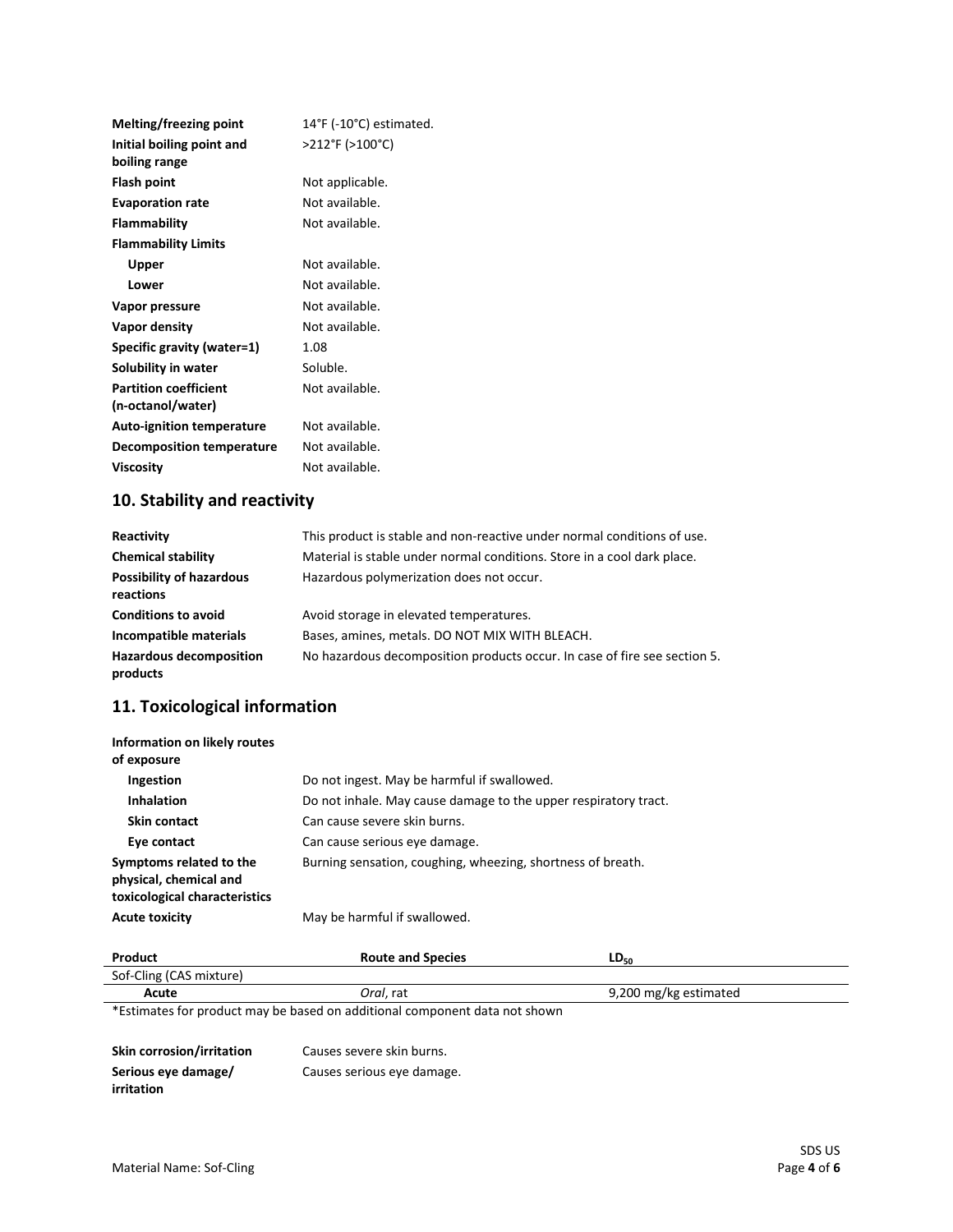| <b>Respiratory sensitization</b>                      | Not considered a respiratory sensitizer.                                                                            |
|-------------------------------------------------------|---------------------------------------------------------------------------------------------------------------------|
| <b>Skin sensitization</b>                             | Not considered a skin sensitizer.                                                                                   |
| Germ cell mutagenicity                                | No data available to indicate product or any components present at greater than 0.1% are<br>mutagenic or genotoxic. |
| Carcinogenicity                                       | Not considered a carcinogen.                                                                                        |
|                                                       | OSHA Specifically Regulated Substances (29 CFR 1910.1001-1050)                                                      |
| Not Listed.                                           |                                                                                                                     |
| <b>Reproductive toxicity</b>                          | No data available.                                                                                                  |
| Specific target organ toxicity<br>- single exposure   | May cause damage to the upper respiratory tract with prolonged inhalation.                                          |
| Specific target organ toxicity<br>- repeated exposure | No data available.                                                                                                  |
| <b>Aspiration hazard</b>                              | No data available.                                                                                                  |

## **12. Ecological information**

| Product                                                       | <b>Species</b>                                                             | $LC_{50}$          |
|---------------------------------------------------------------|----------------------------------------------------------------------------|--------------------|
| Sof-Cling (CAS mixture)                                       |                                                                            |                    |
| Aquatic                                                       |                                                                            |                    |
| Fish                                                          | <b>Fathead Minnow</b>                                                      | 392 mg/L estimated |
|                                                               | *Estimates for product may be based on additional component data not shown |                    |
| Persistence and degradability                                 | No data available.                                                         |                    |
| <b>Bioaccumulative potential</b>                              | Not data available                                                         |                    |
| Partition coefficient n-octanol/water ( $log K_{\text{ow}}$ ) |                                                                            |                    |
|                                                               | Not available.                                                             |                    |
| <b>Mobility in soil</b>                                       | No data available.                                                         |                    |
|                                                               | May be harmful to plants or wildlife in high concentrations.               |                    |

#### **13. Disposal considerations**

| <b>Disposal instructions</b>          | Collect and reclaim or dispose in sealed containers at licensed waste disposal site. Dispose of<br>contents/container in accordance with local/regional/national/international regulations.                             |
|---------------------------------------|-------------------------------------------------------------------------------------------------------------------------------------------------------------------------------------------------------------------------|
| Local disposal regulations            | Dispose in accordance with all applicable regulations                                                                                                                                                                   |
| Hazardous waste code                  | The waste code should be assigned in discussion between the user, the producer and the<br>waste disposal company.                                                                                                       |
| Waste from residues/unused<br>product | Dispose of in accordance with local regulations. Empty containers or liners may retain some<br>product residues. This material and its container must be disposed of in a safe manner. (see:<br>Disposal instructions). |
| <b>Contaminated packaging</b>         | Empty containers should be taken to an approved waste handling site for recycling or<br>disposal. Since emptied containers may contain product residue, follow label warnings even<br>after container is emptied.       |

## **14. Transport information**

| DOT<br>UN number<br>UN1760<br>UN proper shipping name<br>Transport hazard class(es)<br>Class<br>8<br>Subsidiary risk<br>-<br>Packaging group<br>Ш |                                                       |
|---------------------------------------------------------------------------------------------------------------------------------------------------|-------------------------------------------------------|
|                                                                                                                                                   |                                                       |
|                                                                                                                                                   |                                                       |
|                                                                                                                                                   | Corrosive liquids, n.o.s. (Contains: Phosphoric Acid) |
|                                                                                                                                                   |                                                       |
|                                                                                                                                                   |                                                       |
|                                                                                                                                                   |                                                       |
|                                                                                                                                                   |                                                       |